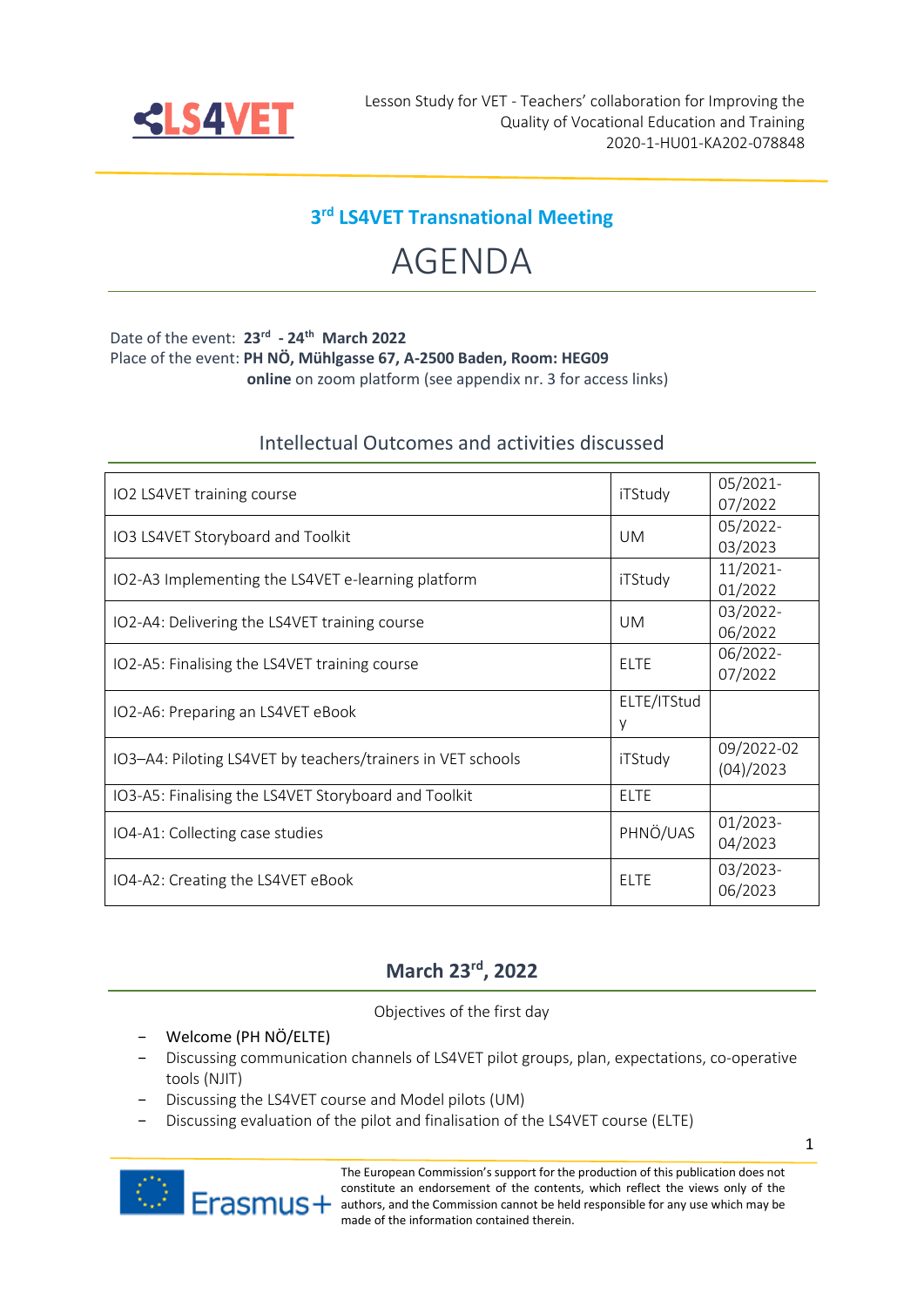

- Discussing finalisation of the storyboard and toolkit (ITStudy, PH NÖ)
- Discussing case-studies (PH NÖ)

| Introduction                                   |                                                                                                                             |  |
|------------------------------------------------|-----------------------------------------------------------------------------------------------------------------------------|--|
| 09:00-9:20                                     | Welcome words by Claudia (PH NÖ) and János (ELTE)                                                                           |  |
| 09:20-09:30                                    | Communication channels of LS4VET pilot groups (Péter)                                                                       |  |
| $09:30-10:10$                                  | Doctoral research (Yin)                                                                                                     |  |
| $10:10-10:20$                                  | Summary of the last project steps, review of the schedule (ELTE)                                                            |  |
| 10:20-10:45                                    | <b>Break</b>                                                                                                                |  |
| Ongoing project work and Intellectual Outcomes |                                                                                                                             |  |
| 10:45-11:45                                    | IO2-A4/IO3-A5: Pilot plans (schedule) and experiences by each country-team and<br>experiences with the Moodle platform (UM) |  |
| 11:45-12:00                                    | <b>Break</b>                                                                                                                |  |
| 12:00-13:00                                    | IO3-A2/IO3-A5: finalising the LS4VET Toolkit (PH NÖ)                                                                        |  |
| 13:00-14:00                                    | Lunch break                                                                                                                 |  |
| Ongoing project work and Intellectual Outcomes |                                                                                                                             |  |
| 14:00-14:30                                    | Meeting with rectorate and head of international office (PH NÖ)                                                             |  |
| 14:30-14:50                                    | IO3-A1/IO3-A5: finalising the LS4VET Storyboard (ITStudy)                                                                   |  |
| 14:50-15:30                                    | A2-A5: finalising the LS4VET course based on evaluation (ELTE)                                                              |  |
| 15:30-16:00                                    | A4-A1: Collecting case-studies - questions (Claudia Mewald, PH NÖ)                                                          |  |

## **March 24th, 2022**

Objectives of the 2nd day

- − Planning the activities of O2-A6 (ELTE)
- − PM and QM overview and upcoming tasks (ELTE)
- − Presenting dissemination report (ITStudy)
- − Summary, agreements, planning the next partner meeting
- − School visit (HTL Wr. Neustadt, Doktor-Eckener-Gasse 2, 2700 Wiener Neustadt)

Planning further project work

09:00-09:40 | Creating LS4VET course e-Book (IO2-A6) and authorship in general (ELTE)



The European Commission's support for the production of this publication does not constitute an endorsement of the contents, which reflect the views only of the authors, and the Commission cannot be held responsible for any use which may be **PAGE MULLER MULLER MANUS** made of the information contained therein.